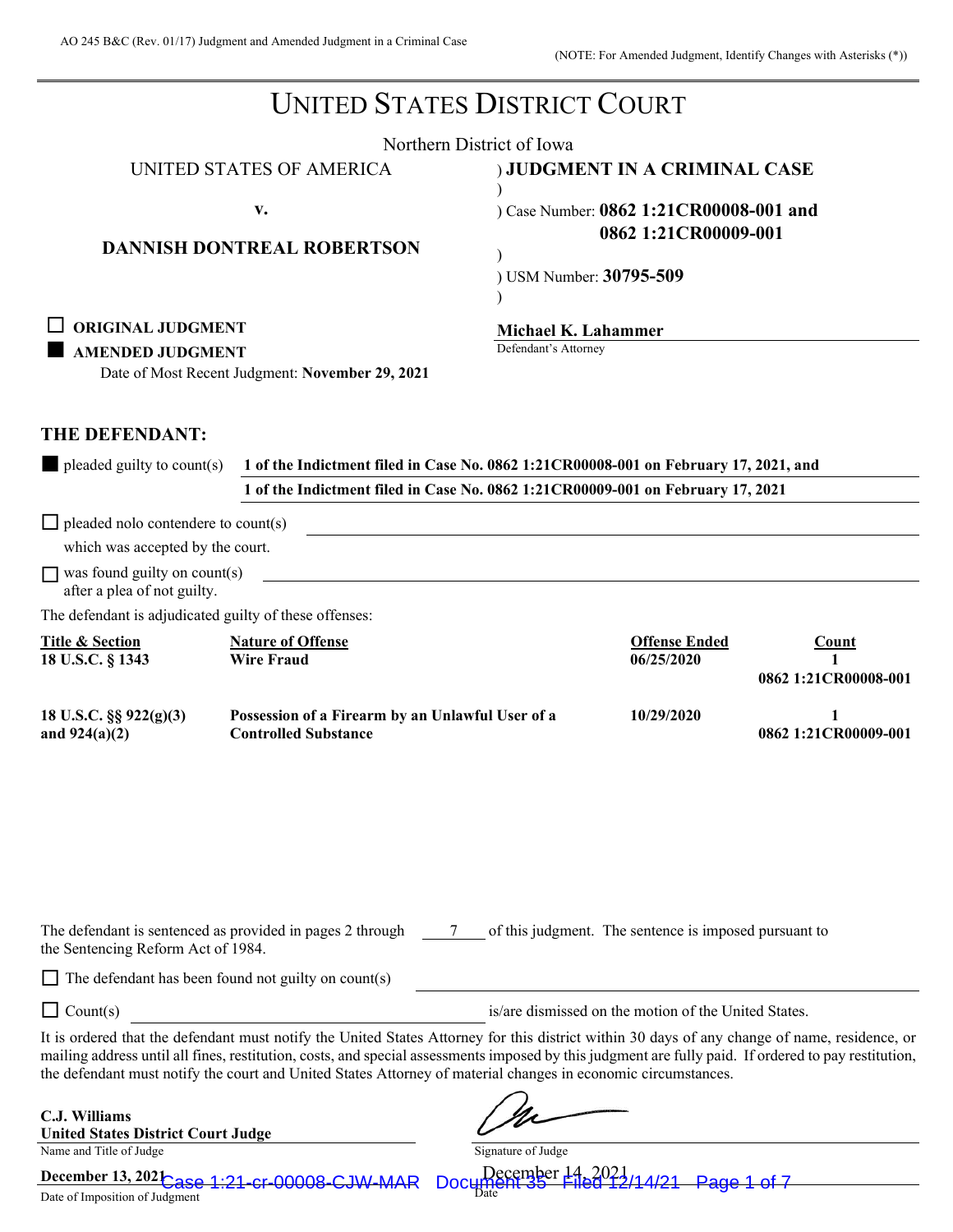#### DEFENDANT: **DANNISH DONTREAL ROBERTSON** CASE NUMBER: **0862 1:21CR00008-001 and 0862 1:21CR00009-001**

Judgment — Page 2 of 7

# **PROBATION**

| $\Box$ | The defendant is hereby sentenced to probation for a term of |  |  |  |  |  |  |  |
|--------|--------------------------------------------------------------|--|--|--|--|--|--|--|
|--------|--------------------------------------------------------------|--|--|--|--|--|--|--|

# **IMPRISONMENT**

|    | IMPRISONMEN I                                                                                                                                                                                                                                                                                                                                                                                   |
|----|-------------------------------------------------------------------------------------------------------------------------------------------------------------------------------------------------------------------------------------------------------------------------------------------------------------------------------------------------------------------------------------------------|
|    | The defendant is hereby committed to the custody of the Federal Bureau of Prisons to be imprisoned for a total term of:<br>87 months. This term of imprisonment consists of an 87-month term imposed on Count 1 of the Indictment in Case No. 0862<br>1:21CR00008-001 and an 87-month term imposed on Count 1 of the Indictment in Case No. 0862 1:21CR00009-001, to be<br>served concurrently. |
|    | The court makes the following recommendations to the Federal Bureau of Prisons:<br>It is recommended that the defendant be designated to a Bureau of Prisons facility as close to the defendant's family as<br>possible, commensurate with the defendant's security and custody classification needs.                                                                                           |
|    | It is recommended that the defendant participate in the Bureau of Prisons' 500-Hour Comprehensive Residential Drug<br>Abuse Treatment Program or an alternate substance abuse treatment program.                                                                                                                                                                                                |
|    | The defendant is remanded to the custody of the United States Marshal.                                                                                                                                                                                                                                                                                                                          |
|    | The defendant must surrender to the United States Marshal for this district:                                                                                                                                                                                                                                                                                                                    |
|    | $\Box$ a.m.<br>$\Box$ p.m.<br>H<br>at<br>on                                                                                                                                                                                                                                                                                                                                                     |
|    | as notified by the United States Marshal.                                                                                                                                                                                                                                                                                                                                                       |
| └  | The defendant must surrender for service of sentence at the institution designated by the Federal Bureau of Prisons:                                                                                                                                                                                                                                                                            |
|    | before 2 p.m. on                                                                                                                                                                                                                                                                                                                                                                                |
|    | as notified by the United States Marshal.                                                                                                                                                                                                                                                                                                                                                       |
|    | as notified by the United States Probation or Pretrial Services Office.                                                                                                                                                                                                                                                                                                                         |
|    | <b>RETURN</b>                                                                                                                                                                                                                                                                                                                                                                                   |
|    | I have executed this judgment as follows:                                                                                                                                                                                                                                                                                                                                                       |
|    |                                                                                                                                                                                                                                                                                                                                                                                                 |
|    |                                                                                                                                                                                                                                                                                                                                                                                                 |
|    |                                                                                                                                                                                                                                                                                                                                                                                                 |
|    | Defendant delivered on                                                                                                                                                                                                                                                                                                                                                                          |
| at | with a certified copy of this judgment.                                                                                                                                                                                                                                                                                                                                                         |
|    |                                                                                                                                                                                                                                                                                                                                                                                                 |
|    | UNITED STATES MARSHAL                                                                                                                                                                                                                                                                                                                                                                           |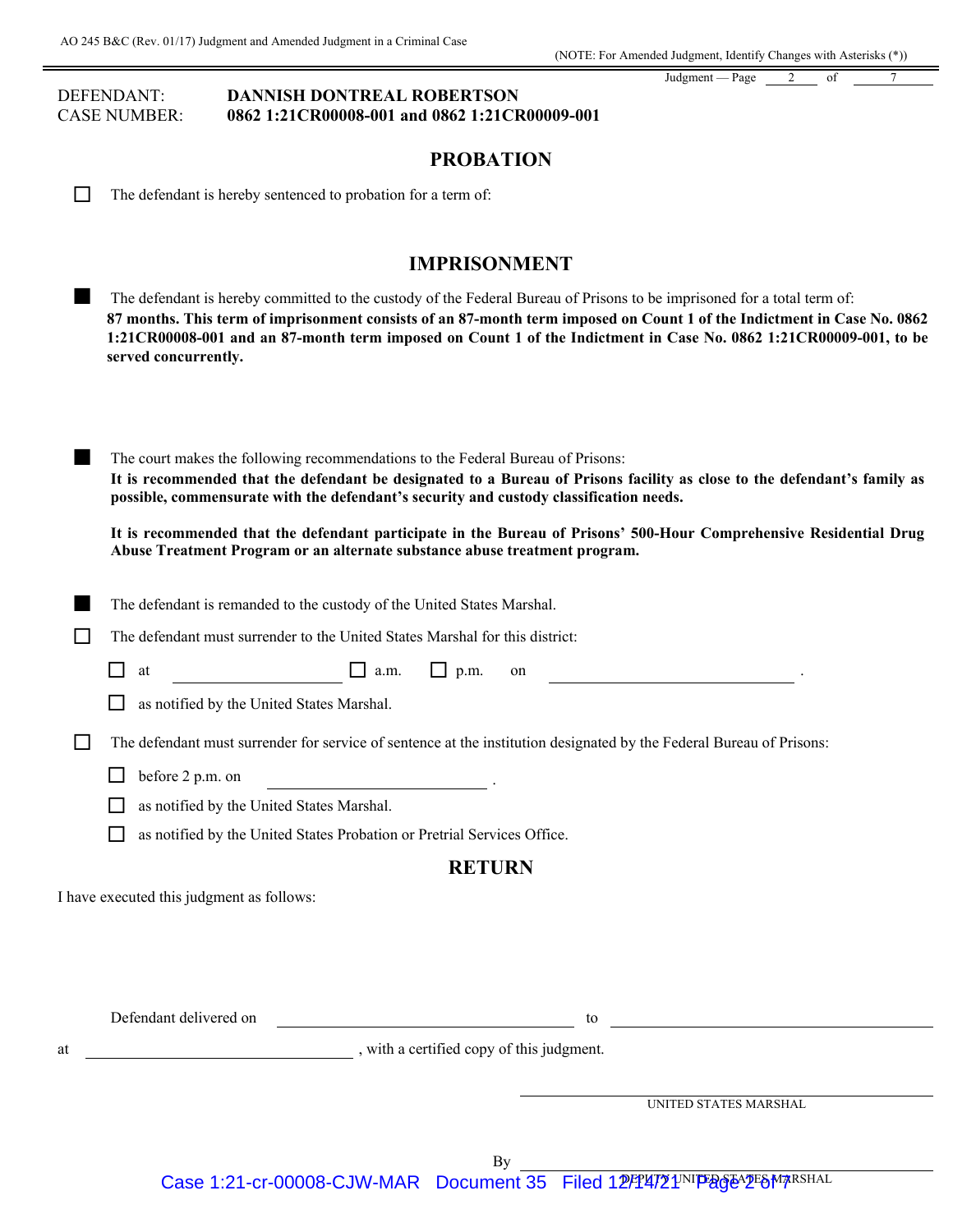Judgment—Page 3 of

### DEFENDANT: **DANNISH DONTREAL ROBERTSON** CASE NUMBER: **0862 1:21CR00008-001 and 0862 1:21CR00009-001**

# **SUPERVISED RELEASE**

 Upon release from imprisonment, the defendant will be on supervised release for a term of: **5 years. This term of supervised release consists of a 5-year term imposed on Count 1 of the Indictment in Case No. 0862 1:21CR00008-001 and a 3-year term imposed on Count 1 of the Indictment in Case No. 0862 1:21CR00009-001, to be served concurrently.**

# **MANDATORY CONDITIONS OF SUPERVISION**

- 1) The defendant must not commit another federal, state, or local crime.
- 2) The defendant must not unlawfully possess a controlled substance.
- 3) The defendant must refrain from any unlawful use of a controlled substance. The defendant must submit to one drug test within 15 days of release from imprisonment and at least two periodic drug tests thereafter, as determined by the court.

 $\Box$  The above drug testing condition is suspended, based on the court's determination that the defendant poses a low risk of future controlled substance abuse. *(Check, if applicable.)*

- 4) The defendant must cooperate in the collection of DNA as directed by the probation officer. *(Check, if applicable.)*
- 5)  $\Box$  The defendant must comply with the requirements of the Sex Offender Registration and Notification Act (34 U.S.C. § 20901, *et seq*.) as directed by the probation officer, the Bureau of Prisons, or any state sex offender registration agency in the location where the defendant resides, works, and/or is a student, and/or was convicted of a qualifying offense. *(Check, if applicable.)*
- 6) The defendant must participate in an approved program for domestic violence. *(Check, if applicable.)*

The defendant must comply with the standard conditions that have been adopted by this court as well as with any other conditions on the attached page.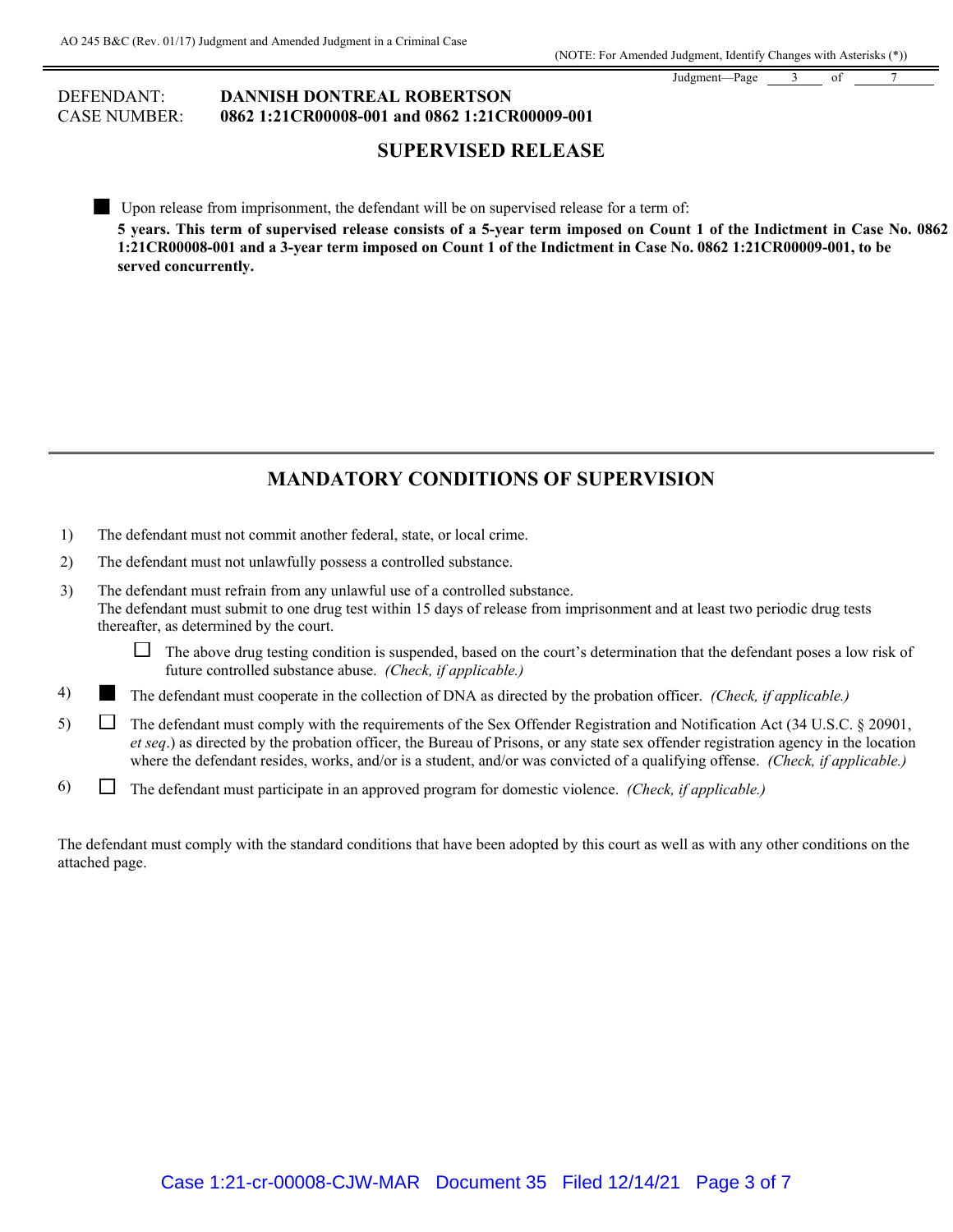Judgment—Page 4 of

#### DEFENDANT: **DANNISH DONTREAL ROBERTSON** CASE NUMBER: **0862 1:21CR00008-001 and 0862 1:21CR00009-001**

# **STANDARD CONDITIONS OF SUPERVISION**

As part of the defendant's supervision, the defendant must comply with the following standard conditions of supervision. These conditions are imposed because they establish the basic expectations for the defendant's behavior while on supervision and identify the minimum tools needed by probation officers to keep informed, report to the court about, and bring about improvements in the defendant's conduct and condition.

- 1) The defendant must report to the probation office in the federal judicial district where the defendant is authorized to reside within 72 hours of the time the defendant was sentenced and/or released from imprisonment, unless the probation officer instructs the defendant to report to a different probation office or within a different time frame.
- 2) After initially reporting to the probation office, the defendant will receive instructions from the court or the probation officer about how and when the defendant must report to the probation officer, and the defendant must report to the probation officer as instructed. The defendant must also appear in court as required.
- 3) The defendant must not knowingly leave the federal judicial district where the defendant is authorized to reside without first getting permission from the court or the probation officer.
- 4) The defendant must answer truthfully the questions asked by the defendant's probation officer.
- 5) The defendant must live at a place approved by the probation officer. If the defendant plans to change where the defendant lives or anything about the defendant's living arrangements (such as the people the defendant lives with), the defendant must notify the probation officer at least 10 days before the change. If notifying the probation officer in advance is not possible due to unanticipated circumstances, the defendant must notify the probation officer within 72 hours of becoming aware of a change or expected change.
- 6) The defendant must allow the probation officer to visit the defendant at any time at the defendant's home or elsewhere, and the defendant must permit the probation officer to take any items prohibited by the conditions of the defendant's supervision that he or she observes in plain view.
- 7) The defendant must work full time (at least 30 hours per week) at a lawful type of employment, unless the probation officer excuses the defendant from doing so. If the defendant does not have full-time employment, the defendant must try to find fulltime employment, unless the probation officer excuses the defendant from doing so. If the defendant plans to change where the defendant works or anything about the defendant's work (such as the defendant's position or the defendant's job responsibilities), the defendant must notify the probation officer at least 10 days before the change. If notifying the probation officer at least 10 days in advance is not possible due to unanticipated circumstances, the defendant must notify the probation officer within 72 hours of becoming aware of a change or expected change.
- 8) The defendant must not communicate or interact with someone the defendant knows is engaged in criminal activity. If the defendant knows someone has been convicted of a felony, the defendant must not knowingly communicate or interact with that person without first getting the permission of the probation officer.
- 9) If the defendant is arrested or questioned by a law enforcement officer, the defendant must notify the probation officer within 72 hours.
- 10) The defendant must not own, possess, or have access to a firearm, ammunition, destructive device, or dangerous weapon (i.e., anything that was designed, or was modified for, the specific purpose of causing bodily injury or death to another person such as nunchakus or tasers).
- 11) The defendant must not act or make any agreement with a law enforcement agency to act as a confidential human source or informant without first getting the permission of the court.
- 12) As directed by the probation officer, the defendant must notify third parties of risks that may be occasioned by the defendant's criminal record or personal history or characteristics and must permit the probation officer to make such notifications and to confirm the defendant's compliance with such notification requirement.
- 13) The defendant must follow the instructions of the probation officer related to the conditions of supervision.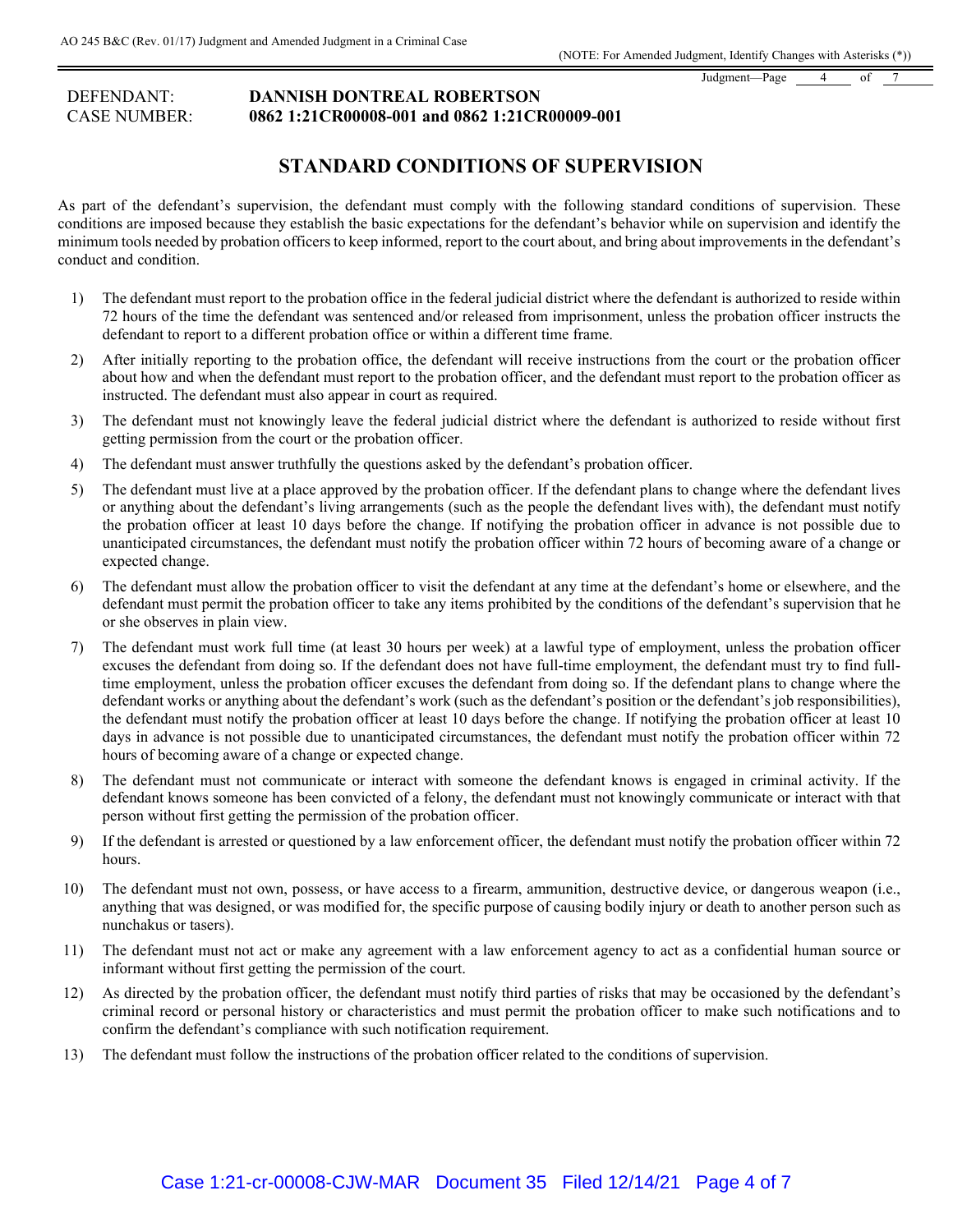Judgment—Page 5 of DEFENDANT: **DANNISH DONTREAL ROBERTSON**

CASE NUMBER: **0862 1:21CR00008-001 and 0862 1:21CR00009-001**

# **SPECIAL CONDITIONS OF SUPERVISION**

#### *The defendant must comply with the following special conditions as ordered by the Court and implemented by the United States Probation Office:*

- 1. **The defendant must submit the defendant's person, property, house, residence, vehicle, papers, computers [as defined in 18 U.S.C. § 1030(e)(1)], other electronic communications or data storage devices or media, or office, to a search conducted by a United States Probation Officer. Failure to submit to a search may be grounds for revocation of release. The defendant must warn any other occupants that the premises may be subject to searches pursuant to this condition. The United States Probation Office may conduct a search under this condition only when reasonable suspicion exists that the defendant has violated a condition of supervision and that the areas to be searched contain evidence of this violation. Any search must be conducted at a reasonable time and in a reasonable manner.**
- 2. **The defendant must participate in a mental health evaluation. The defendant must complete any recommended treatment program, and follow the rules and regulations of the treatment program. The defendant must take all medications prescribed to the defendant by a licensed medical provider.**
- 3. **The defendant must participate in a substance abuse evaluation. The defendant must complete any recommended treatment program, which may include a cognitive behavioral group, and follow the rules and regulations of the treatment program. The defendant must participate in a program of testing for substance abuse. The defendant must not attempt to obstruct or tamper with the testing methods.**
- 4. **If not employed at a lawful type of employment as deemed appropriate by the United States Probation Office, the defendant must participate in employment workshops and report, as directed, to the United States Probation Office to provide verification of daily job search results or other employment related activities. In the event the defendant fails to secure employment, participate in the employment workshops, or provide verification of daily job search results, the defendant may be required to perform up to 20 hours of community service per week until employed.**
- 5. **The defendant must pay any fine, restitution, costs, and/or assessment imposed by this judgment.**
- 6. **For as long as the defendant owes any fine, restitution, costs, and/or assessment imposed by this judgment, the defendant must provide the United States Probation Office with access to any requested financial information.**
- 7. **For as long as the defendant owes any fine, restitution, costs, and/or assessment imposed by this judgment, the defendant must not incur new credit charges or open additional lines of credit without the approval of the United States Probation Office unless the defendant is in compliance with the installment payment schedule.**

These conditions have been read to me. I fully understand the conditions and have been provided a copy of them. Upon a finding of a violation of supervision, I understand the Court may: (1) revoke supervision; (2) extend the term of supervision; and/or (3) modify the condition of supervision.

Defendant Date

United States Probation Officer/Designated Witness **Date**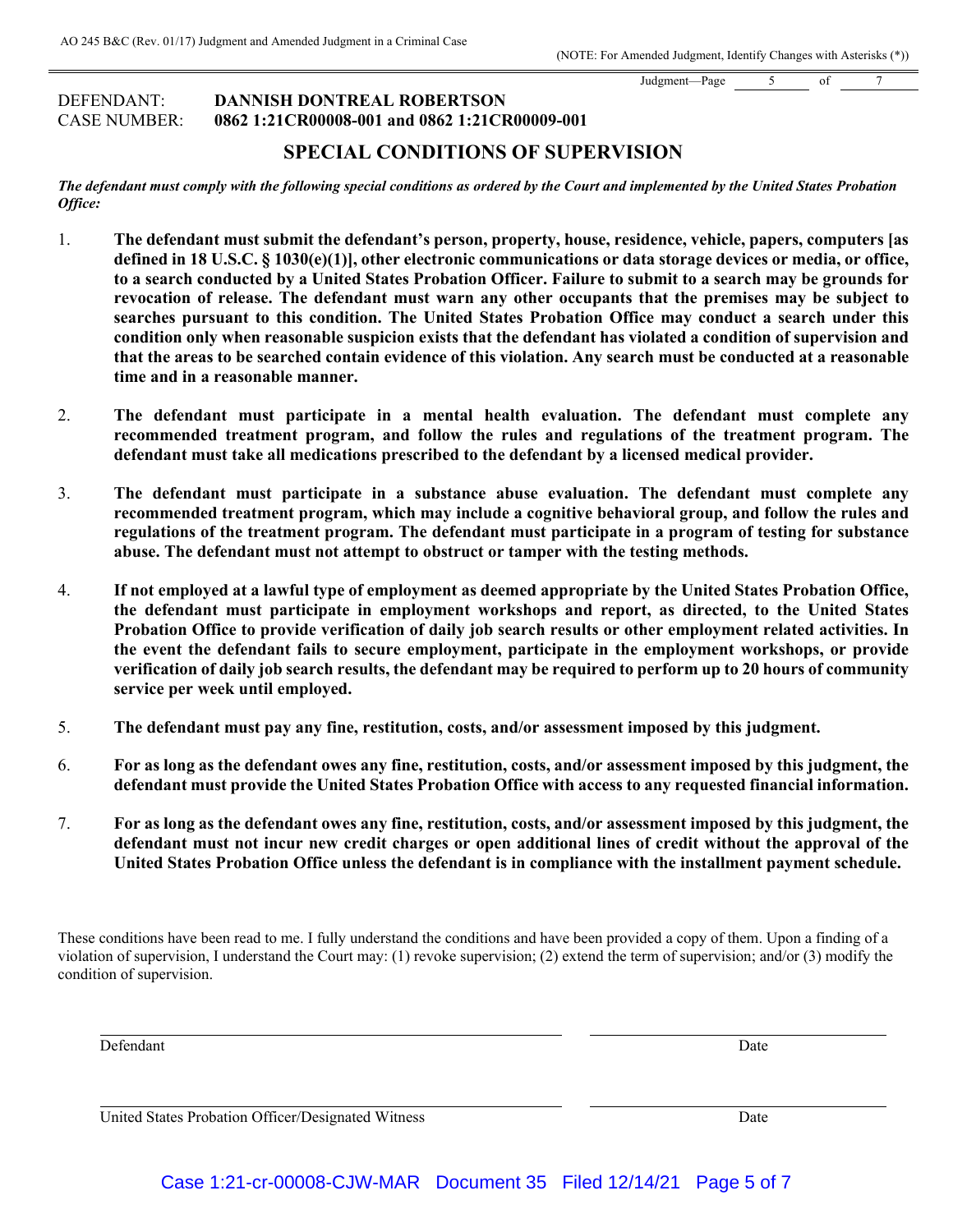# DEFENDANT: **DANNISH DONTREAL ROBERTSON** CASE NUMBER: **0862 1:21CR00008-001 and 0862 1:21CR00009-001**

## **CRIMINAL MONETARY PENALTIES**

Judgment 6 of 7

The defendant must pay the total criminal monetary penalties under the schedule of payments on Sheet 6.

| <b>TOTALS</b>                                                                                                                                                                            | Assessment<br>\$200 (paid) | <b>AVAA</b> Assessment <sup>1</sup><br>$\boldsymbol{\mathsf{S}}\boldsymbol{\mathsf{0}}$ | <b>JVTA</b> Assessment <sup>2</sup><br>\$0                                                                                                                                                                                                              | Fine<br>S <sub>0</sub> | <b>Restitution</b><br>\$30,607 |
|------------------------------------------------------------------------------------------------------------------------------------------------------------------------------------------|----------------------------|-----------------------------------------------------------------------------------------|---------------------------------------------------------------------------------------------------------------------------------------------------------------------------------------------------------------------------------------------------------|------------------------|--------------------------------|
| The determination of restitution is deferred until<br>after such determination.                                                                                                          |                            |                                                                                         | . An Amended Judgment in a Criminal Case $(AO\,245C)$ will be entered                                                                                                                                                                                   |                        |                                |
|                                                                                                                                                                                          |                            |                                                                                         | The defendant must make restitution (including community restitution) to the following payees in the amount listed below.<br>If the defendant makes a partial payment, each payee shall receive an approximately proportioned payment, unless specified |                        |                                |
| victims must be paid before the United States is paid.                                                                                                                                   |                            |                                                                                         | otherwise in the priority order or percentage payment column below. However, pursuant to 18 U.S.C. § 3664(i), all nonfederal                                                                                                                            |                        |                                |
| <b>Name of Payee</b><br>Victim(s), the amount(s) of<br>restitution, and the priority<br>or percentage are listed in<br>an Appendix to this<br>Judgment that has been<br>filed under seal |                            | Total Loss <sup>3</sup>                                                                 | <b>Restitution Ordered</b>                                                                                                                                                                                                                              |                        | <b>Priority or Percentage</b>  |
| <b>Restition is imposed in Case</b>                                                                                                                                                      |                            |                                                                                         |                                                                                                                                                                                                                                                         |                        |                                |

| <b>TOTALS</b> | <b>S</b>                                                        |  |
|---------------|-----------------------------------------------------------------|--|
|               | Restitution amount ordered pursuant to plea agreement \$ 30,607 |  |

The defendant must pay interest on restitution and a fine of more than \$2,500, unless the restitution or fine is paid in full before the fifteenth day after the date of the judgment, pursuant to 18 U.S.C. § 3612(f). All of the payment options on Sheet 6 may be subject to penalties for delinquency and default, pursuant to 18 U.S.C. § 3612(g).

The court determined that the defendant does not have the ability to pay interest and it is ordered that:

the interest requirement is waived for the  $\Box$  fine restitution.

 $\Box$  the interest requirement for the  $\Box$  fine  $\Box$  restitution is modified as follows:

<sup>1</sup>Amy, Vicky, and Any Child Pornography Victim Assistance Act of 2018, Pub. L. No. 115-299.<br><sup>2</sup>Iustice for Victims of Trafficking Act of 2015, 18 U.S.C. 8 3014.

<sup>2</sup> Justice for Victims of Trafficking Act of 2015, 18 U.S.C. § 3014.

**No. 0862 1:21CR00008-001**

<sup>3</sup>Findings for the total amount of losses are required under Chapters 109A, 110, 110A, and 113A of Title 18 for offenses committed on or after September 13, 1994, but before April 23, 1996.